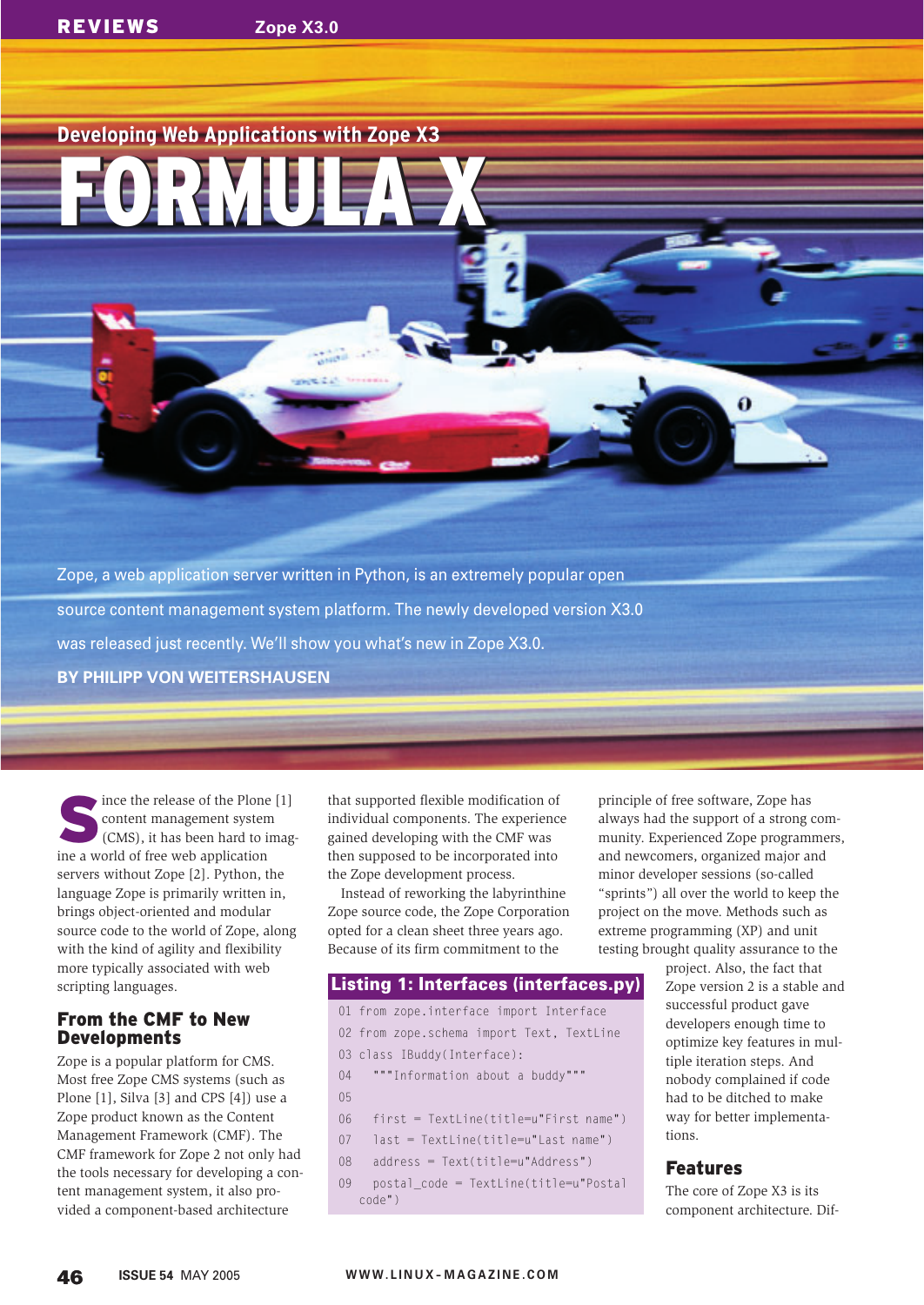

ferent components are assigned responsibility for specific tasks. For instance, components manage tasks such as data storage, data processing, and presentation.

Many readers will be familiar with the ZODB (Zope Object Database) from Zope 2. The ZODB allows objects to be persisted fairly transparently in the database, and

```
01 from persistent import Persistent
02 from zope.interface import implements
03 from buddydemo.interfaces import IBuddy
04
05 class Buddy(Persistent):
06 implements(IBuddy)
07
08 def __init_(self, first='', last='',
09 address='', postal_code=''):
10 self.first = first
11 self.last = last
12 self.address = address
13 self.postal_code = postal_code
Listing 2: Content Components (buddy.py)
```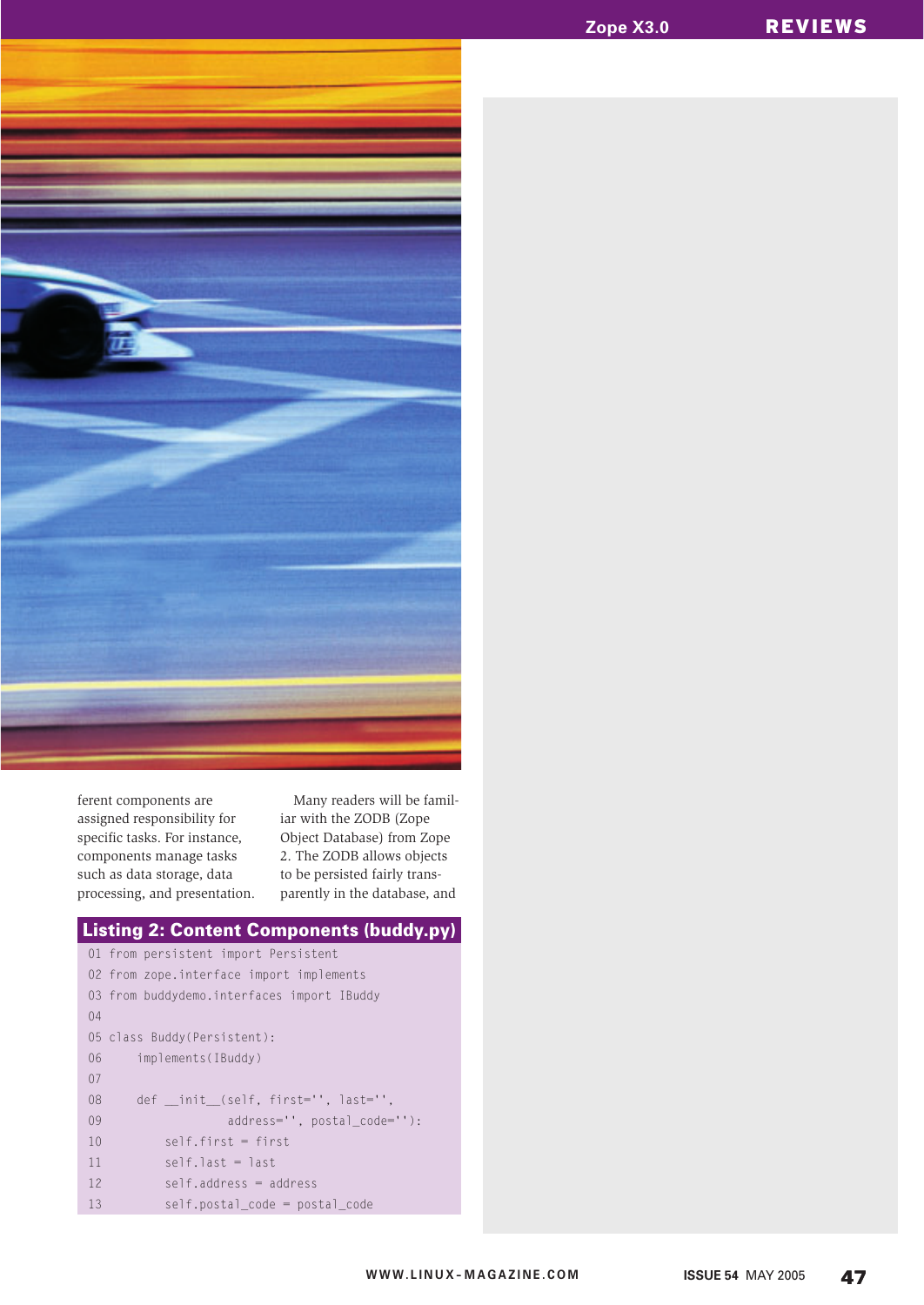

**Figure 1: This editing form was generated automatically by reference to the data schema for the content component.**

at the same time provides enterpriselevel features such as transactions, revisions, and pluggable storage back-ends. ZEO (Zope Enterprise Objects) even support clusters of multiple Zope instances, thus providing ease of scalability.

A flexible security system allows the user to assign permissions to protect components, properties, and methods. Users wanting to access protected components need to be authorized. Modular components authenticate and authorize users, giving operators the ability to adapt the security to the situation without reworking the underlying application.

Zope not only has the localization tools developers need to provide international support for applications, Zope is itself fully international. A full range of features, such as SMTP or sendmailbased email services, an event notifica-

tion system, and support for XML RPC, round off the Zope palette.

## Paradigm Change

Zope X3 removes some of the issues that affected Zope 2. For example, the earlier version expected class instances to provide the attributes and methods they needed to interact with Zope. This led to developers overloading objects with a variety of methods, limiting portability and making subse-

quent changes to the functions difficult.

Zope X3, on the other hand, keeps individual components as simple as possible and adds components if it needs to add functionality. Zope's architecture defines the following component types:

- *Content* components do not typically have methods, but just properties which they use to publish stored data. Data types and values are typically specified using a data schema.
- *Utilities* are context-independent components that perform a specific task, such as database connections, indexing, or email delivery.
- *Adapters* are probably the most powerful components. Adapters allow developers to add functionality to existing components without having to modify the components themselves. This technique is extremely useful if a framework requires a specific API.

Developers can leave the original component as is and implement an adapter that interfaces between the component and the required API.

• *Views* visualize the other components for the user. An example of this is a web browser, which uses views that render HTML. A view is actually a special kind of adapter that gives the other objects a feature they do not possess natively (presentation).

# Abstract Contract

To allow components to remain independent of the implementation, the components are not referenced by class. Instead, interfaces are used to describe the functionality a component provides. Interfaces are a kind of formal contract that guarantees the provision of a specific function in the form of an API. Because the Python language does not use interfaces, Zope had to implement them from scratch.

Listing 1 shows an interface from a sample application that manages private

#### **Xs and Us**

When development work on Zope 3 started, it quickly became clear that the project would need to drop API compatibility to Zope 2. The "X" version prefix was originally intended to indicate the "experimental" nature of the project. Of course, the stable Zope X3.0 version is anything but experimental, but the "X" remains in the name to warn users that Zope X3 is not compatible with the previous version.

#### **Listing 3: Configuration (configure.zcml)**

|    | 01 <configure< th=""><th>12 &lt;</th><th></th></configure<>                   | 12 <      |                   |
|----|-------------------------------------------------------------------------------|-----------|-------------------|
| 02 | xmlns="http://namespaces.                                                     | 13        |                   |
|    | zope.org/zope"                                                                | 14 <      |                   |
| 03 | xmlns:browser="http://                                                        | 15        |                   |
|    | namespaces.zope.org/browser">                                                 |           | iı                |
| 04 |                                                                               | 16        |                   |
|    | 05 <content class="&lt;/td"><td></td><td><math>\partial</math></td></content> |           | $\partial$        |
|    | "buddydemo.buddy.Buddy">                                                      | 17        |                   |
| 06 | <require< td=""><td></td><td>" </td></require<>                               |           | "                 |
| 07 | permission="zope.View"                                                        | 18        |                   |
| 08 | interface="buddydemo.                                                         |           | $\partial$        |
|    | interfaces. IBuddy" />                                                        | 19        |                   |
| 09 | <require< td=""><td>20</td><td></td></require<>                               | 20        |                   |
| 10 | permission=                                                                   |           | $^{\prime\prime}$ |
|    | "zope.ManageContent"                                                          | 21        |                   |
| 11 | set_schema="buddydemo.                                                        | $22 \leq$ |                   |
|    | interfaces. IBuddy" />                                                        | 23        |                   |
|    |                                                                               |           |                   |

|    | ну ә. ооннушанон (сонну                          |
|----|--------------------------------------------------|
|    | 12                                               |
| 13 |                                                  |
|    | 14 <browser:addform< td=""></browser:addform<>   |
| 15 | schema="buddydemo.                               |
|    | interfaces. IBuddy"                              |
| 16 | label="Add a new buddy                           |
|    | address"                                         |
| 17 | content_factory=                                 |
|    | "buddydemo.buddy.Buddy"                          |
| 18 | arguments="first last                            |
|    | address zipcode"                                 |
| 19 | name="AddBuddy.html"                             |
| 20 | permission=                                      |
|    | "zope.ManageContent" />                          |
| 21 |                                                  |
|    | 22 <browser:editform< td=""></browser:editform<> |
| 23 | schema="buddydemo.                               |
|    |                                                  |

|    | interfaces. IBuddy"                                 |
|----|-----------------------------------------------------|
| 24 | label="Edit buddy address"                          |
| 25 | name="edit.html"                                    |
| 26 | menu="zmi views"                                    |
|    | title="Fdit"                                        |
| 27 | permission=                                         |
|    | "zope.ManageContent" />                             |
| 28 |                                                     |
| 29 | <browser:addmenuitem< td=""></browser:addmenuitem<> |
| 30 | class="buddydemo.buddy.                             |
|    | Buddy"                                              |
| 31 | title="Buddy"                                       |
| 32 | permission=                                         |
|    | "zope.ManageContent"                                |
| 33 | view="AddBuddy.html" />                             |
| 34 |                                                     |
|    | 35                                                  |
|    |                                                     |